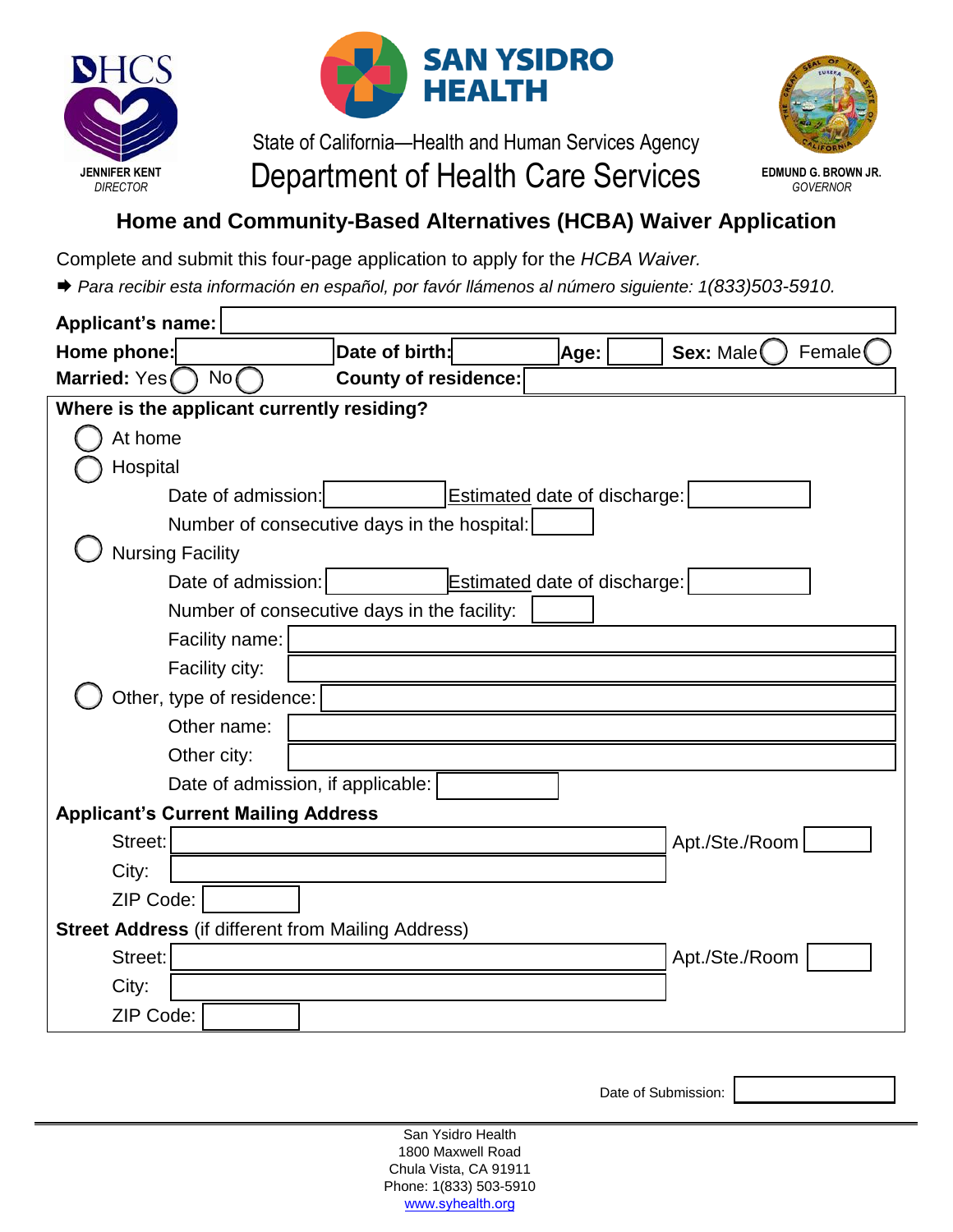| Applicant's Name:                                                                                                                                                                     |        | Date of Submission: |                                                   |  |
|---------------------------------------------------------------------------------------------------------------------------------------------------------------------------------------|--------|---------------------|---------------------------------------------------|--|
| <b>Health Care Insurance</b>                                                                                                                                                          |        |                     |                                                   |  |
| Medi-Cal? Yes $\bigcirc$ No $\bigcirc$<br>If yes, Medi-Cal number:<br>Medicare? Yes O No O                                                                                            |        |                     | (located on Medi-Cal Beneficiary I.D. Card (BIC)) |  |
| If yes, what part? Part A<br>Other Insurance? Yes (                                                                                                                                   | Part B | Part A & B          | Part D                                            |  |
| If yes, name of the insurance:                                                                                                                                                        |        |                     |                                                   |  |
| List the applicant's current medical diagnoses (main illness or injury):<br>Check the boxes that identify the applicant's <b>current</b> medical needs. Use the blank spaces below to |        |                     |                                                   |  |

| identify additional medical needs that are not listed. You may provide additional comments on the |
|---------------------------------------------------------------------------------------------------|
| back of the application.                                                                          |
| Ventilator, identify the number of hours the applicant uses the ventilator each day:<br>hours     |
| Tracheostomy                                                                                      |
| Continuous Positive Airway Pressure (CPAP) Device, identify the number of hours the applicant     |
| uses the CPAP each day:<br>hours                                                                  |
| Tracheal Suctioning, number of times per day:                                                     |
| Bi-Level Positive Airway Pressure (BiPAP) Device, identify the number of hours the applicant uses |
| the BiPAP Device each day:<br>hours                                                               |
| Oral Suctioning, number of times per day:                                                         |
| Respiratory Treatments, identify the number of treatments the applicant receives each day:        |
| treatments                                                                                        |
| Nasal Suctioning, number of times per day:                                                        |
| Room Air Mist                                                                                     |
| Continuous Use of Oxygen                                                                          |
| Oxygen as needed                                                                                  |
| Oral (by mouth) Medications                                                                       |
| Oral (by mouth) Feedings; able to feed self? Yes ()<br>No()                                       |
| <b>Urinary Incontinence</b>                                                                       |
| Gastric Tube (GT) Medications                                                                     |
| Gastric Tube (GT) Feedings                                                                        |
| <b>Bladder Catheterizations</b>                                                                   |
| Intravenous (IV) Medications                                                                      |
| Intravenous (IV) Nutrition                                                                        |
| <b>Bowel Incontinence</b>                                                                         |
| <b>Routine Bowel Care</b>                                                                         |
| Urostomy/Colostomy                                                                                |
|                                                                                                   |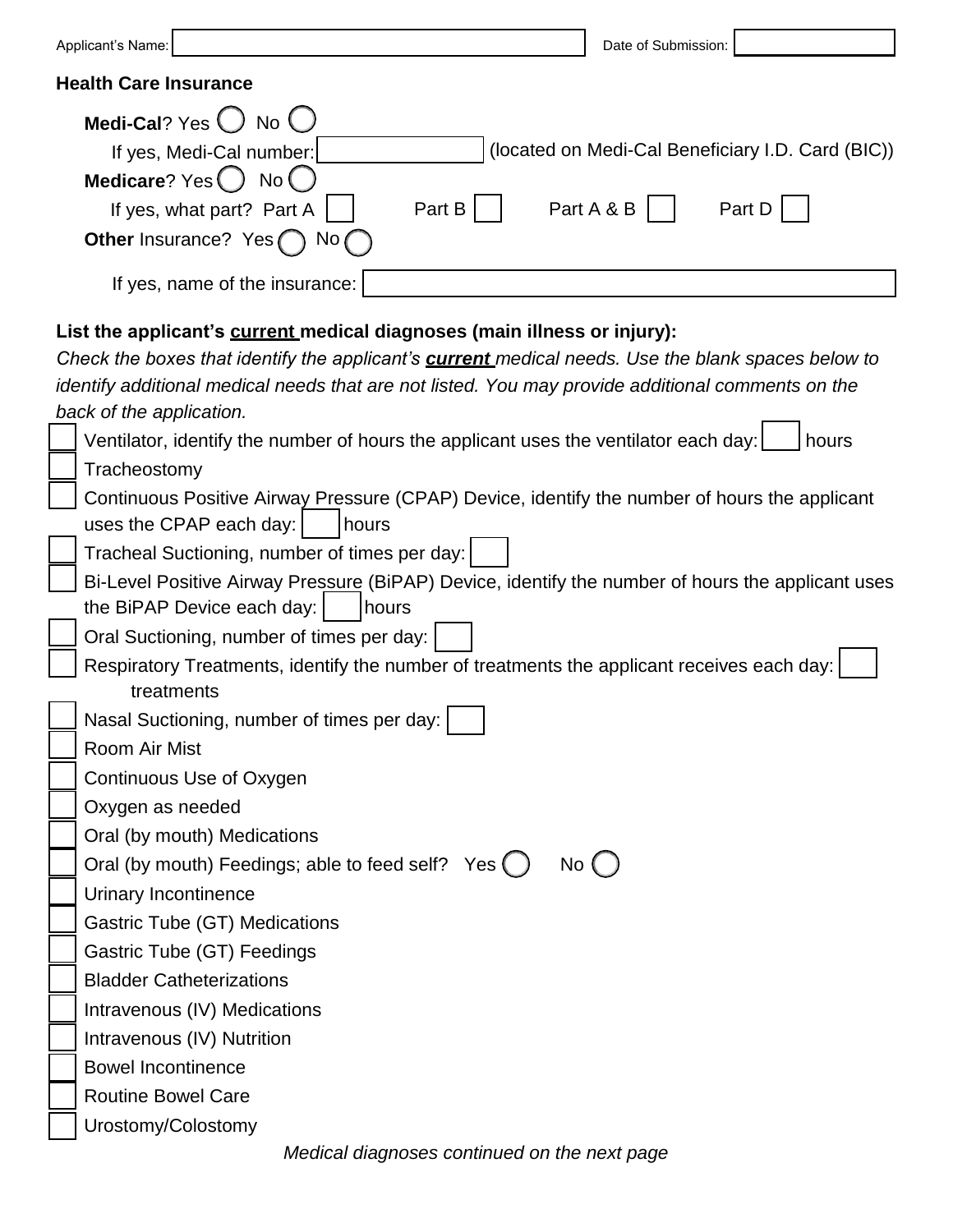| Applicant's Name:                                                                                                                                                           |                                                                                                  | Date of Submission: |  |  |  |
|-----------------------------------------------------------------------------------------------------------------------------------------------------------------------------|--------------------------------------------------------------------------------------------------|---------------------|--|--|--|
|                                                                                                                                                                             | <b>Chronic Pain Treatment</b>                                                                    |                     |  |  |  |
|                                                                                                                                                                             | Pressure Sores/Open Wounds                                                                       |                     |  |  |  |
| Skin or Wound Treatments, number of sores/open wounds:                                                                                                                      |                                                                                                  |                     |  |  |  |
|                                                                                                                                                                             | Location of wounds:                                                                              |                     |  |  |  |
| Contractures                                                                                                                                                                |                                                                                                  |                     |  |  |  |
|                                                                                                                                                                             | Location of contractures:                                                                        |                     |  |  |  |
|                                                                                                                                                                             | Some ability to move arms or legs, but needs some help with care needs. Briefly explain on back. |                     |  |  |  |
|                                                                                                                                                                             | No movement of arms or legs, and needs total help with care needs. Briefly explain on back.      |                     |  |  |  |
|                                                                                                                                                                             | Special equipment needs (e.g. wheelchair, lift system, ramp, etc.). Briefly explain on back.     |                     |  |  |  |
| Other                                                                                                                                                                       |                                                                                                  |                     |  |  |  |
| Other                                                                                                                                                                       |                                                                                                  |                     |  |  |  |
| Other                                                                                                                                                                       |                                                                                                  |                     |  |  |  |
| If this application is being submitted <u>for</u> the applicant? $Yes($<br><b>No</b>                                                                                        |                                                                                                  |                     |  |  |  |
| 1.                                                                                                                                                                          | Who has the legal authority to make the applicant's health care decisions?                       |                     |  |  |  |
|                                                                                                                                                                             | Applicant                                                                                        |                     |  |  |  |
|                                                                                                                                                                             | Other; if other, provide the following information:                                              |                     |  |  |  |
|                                                                                                                                                                             | Name:                                                                                            |                     |  |  |  |
|                                                                                                                                                                             | Relationship:                                                                                    |                     |  |  |  |
|                                                                                                                                                                             | <b>Telephone Number:</b>                                                                         |                     |  |  |  |
| If applicable, was the applicant or the legal representative notified that this application was<br>2.<br>submitted to enroll the applicant in the HCBA Waiver?<br>Yes<br>No |                                                                                                  |                     |  |  |  |
|                                                                                                                                                                             | If yes, provide the name and title of person completing the application:                         |                     |  |  |  |
|                                                                                                                                                                             | Name:<br>Title:                                                                                  |                     |  |  |  |
|                                                                                                                                                                             |                                                                                                  |                     |  |  |  |
|                                                                                                                                                                             | <b>Telephone Number:</b>                                                                         |                     |  |  |  |
| Identify all of your current service providers:                                                                                                                             |                                                                                                  |                     |  |  |  |
| Home Health Agency (HHA), provide the following information:                                                                                                                |                                                                                                  |                     |  |  |  |
| <b>HHA Name:</b>                                                                                                                                                            |                                                                                                  |                     |  |  |  |
| Number of hours of home health services received each week:                                                                                                                 |                                                                                                  |                     |  |  |  |
|                                                                                                                                                                             | Type of services received:<br><b>Attendant Care</b>                                              |                     |  |  |  |
|                                                                                                                                                                             | Certified Home Health Aide (CHHA)                                                                |                     |  |  |  |
|                                                                                                                                                                             | Nursing Services, provided by an: RN                                                             | , and/or LVN        |  |  |  |
| In-Home Supportive Services (IHSS), provide the following information:                                                                                                      |                                                                                                  |                     |  |  |  |
| Number of IHSS hours authorized per month:                                                                                                                                  |                                                                                                  |                     |  |  |  |
| To obtain IHSS eligibility information, contact the applicant's county of Department of Social                                                                              |                                                                                                  |                     |  |  |  |
|                                                                                                                                                                             | Services office and ask for the IHSS Intake Department.                                          |                     |  |  |  |